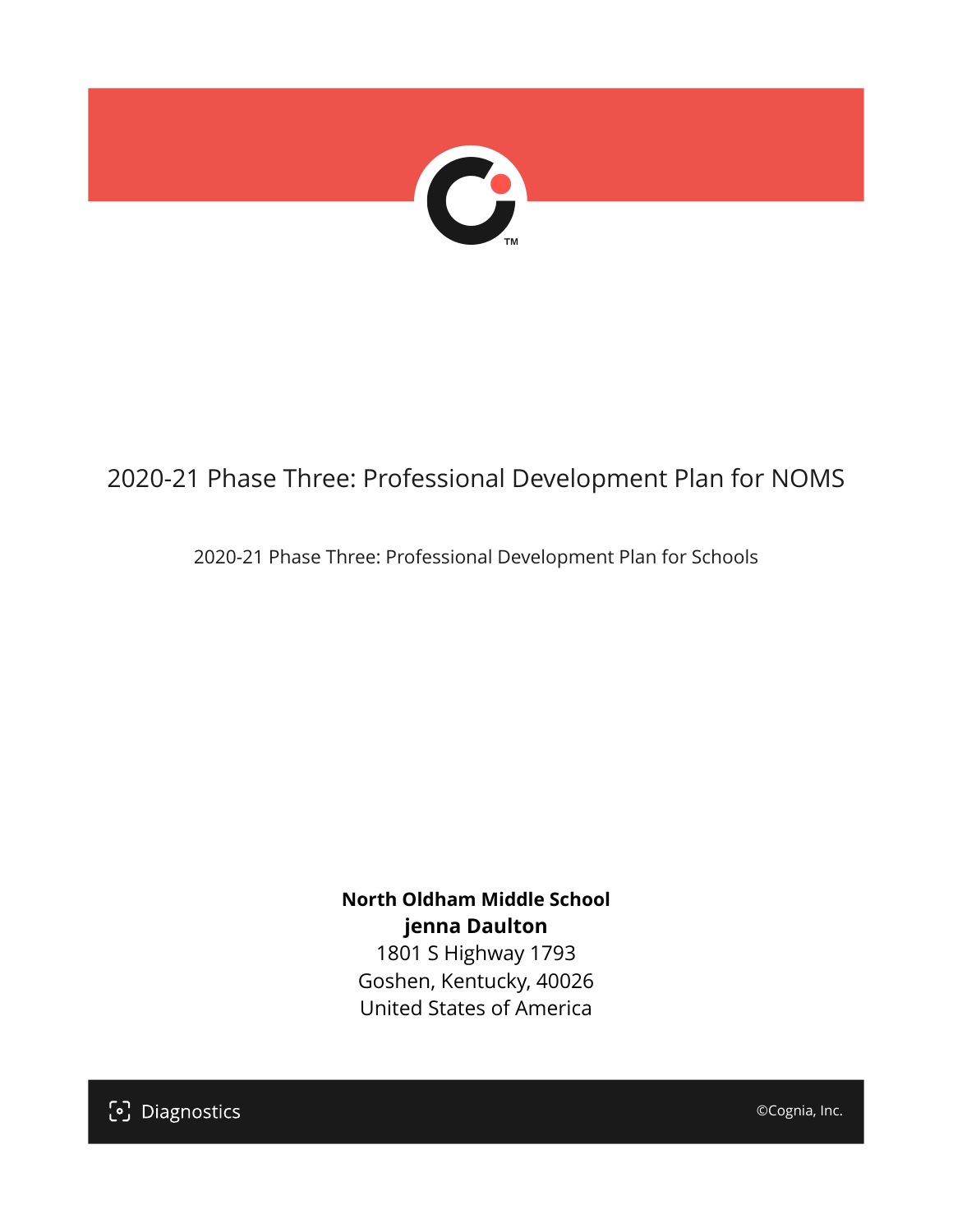## **Table of Contents**

[3](#page-2-0) [2020-21 Phase Three: Professional Development Plan for Schools](#page-2-0)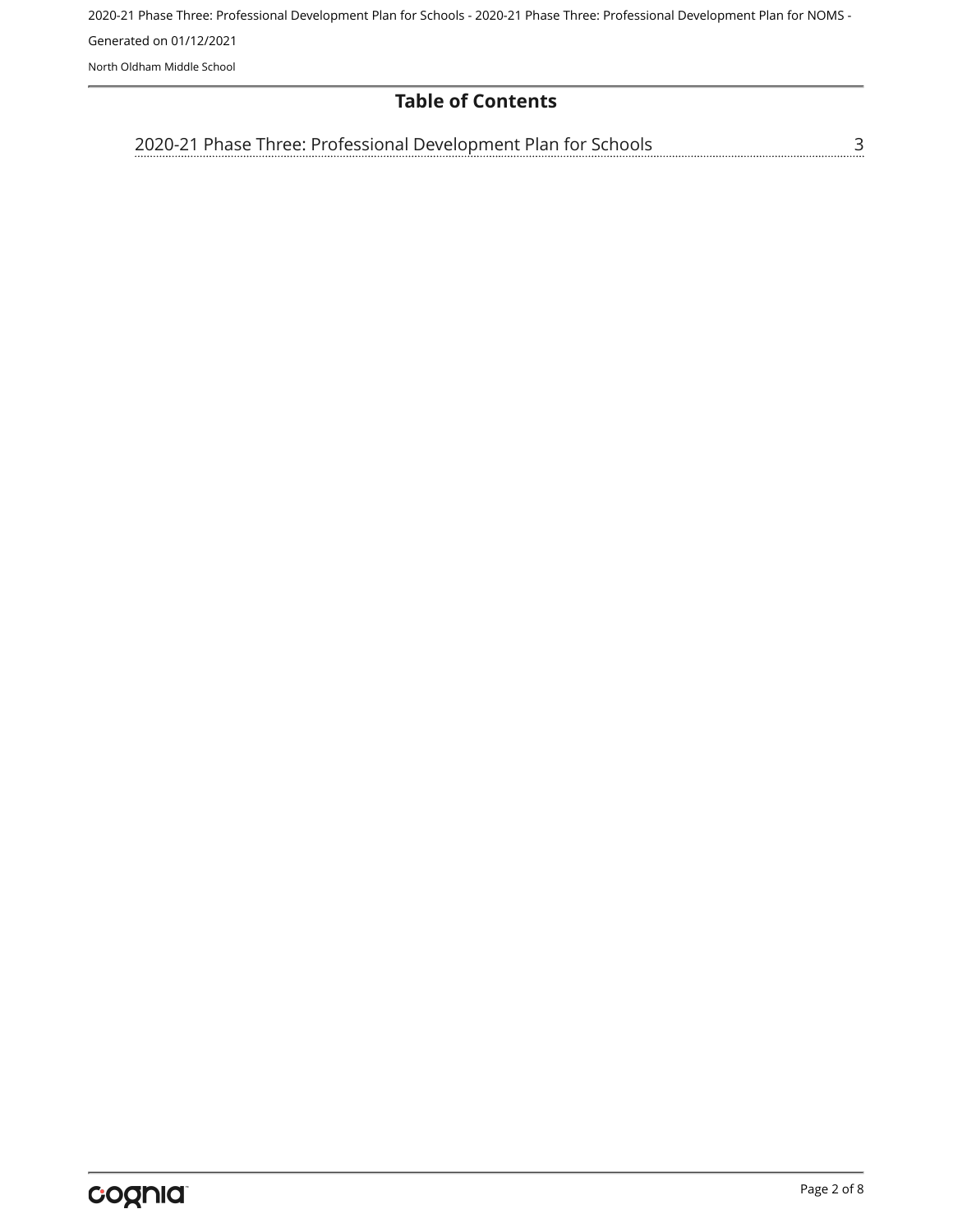## <span id="page-2-0"></span>**2020-21 Phase Three: Professional Development Plan for Schools**

The purpose of this diagnostic is to support the school in designing and implementing a professional development plan that aligns to the goals established in KRS 158.6451 and the local needs assessment. The basis of the professional development plan aligns to [704 KAR 3:035,](https://apps.legislature.ky.gov/Law/kar/704/003/035.pdf) which states the following:

Annual Professional Development Plan:

Section 2. Each local school and district shall develop a process to design a professional development plan that meets the goals established in KRS 158.6451 and in the local needs assessment. A school professional development plan shall be incorporated into the school improvement plan and shall be made public prior to the implementation of the plan. The local district professional development plan shall be incorporated into the district improvement plan and posted to the local district Web site prior to the implementation of the plan.

Section 3. Each school and local district professional development plan shall contain the following elements:

1. A clear statement of the school or district mission

2. Evidence of representation of all persons affected by the professional development plan

3. A needs assessment analysis

4. Professional development objectives that are focused on the school or district mission, derived from the needs assessment, and specify changes in educator practice needed to improve student achievement; and

5. A process for evaluating impact on student learning and improving professional learning, using evaluation results

1. What is the school's mission?

The purpose of North Oldham Middle School is to educate the whole child, which means that we strive to meet the needs of every student socially, academically and emotionally. C.R.E.W., a morning advisory-type program, provides opportunities for teachers to form relationships with our students and challenge them to grow as members of a community through self-improvement lessons and teaming exercises. Additionally, our counselors conduct monthly classes in classrooms to help students navigate the choppy waters of adolescents. Mustang Time, a second afternoon program, allows students to choose either interest-based enrichment programming or attend an intervention class in reading, writing, math or behavior. This allows for the opportunity to help fill in some of the gaps in student learning and performance at school. The Gifted and Talented program has been revamped and allows for an intentional instructional period for these students to be increasingly challenged. The close proximity to North Oldham High School allows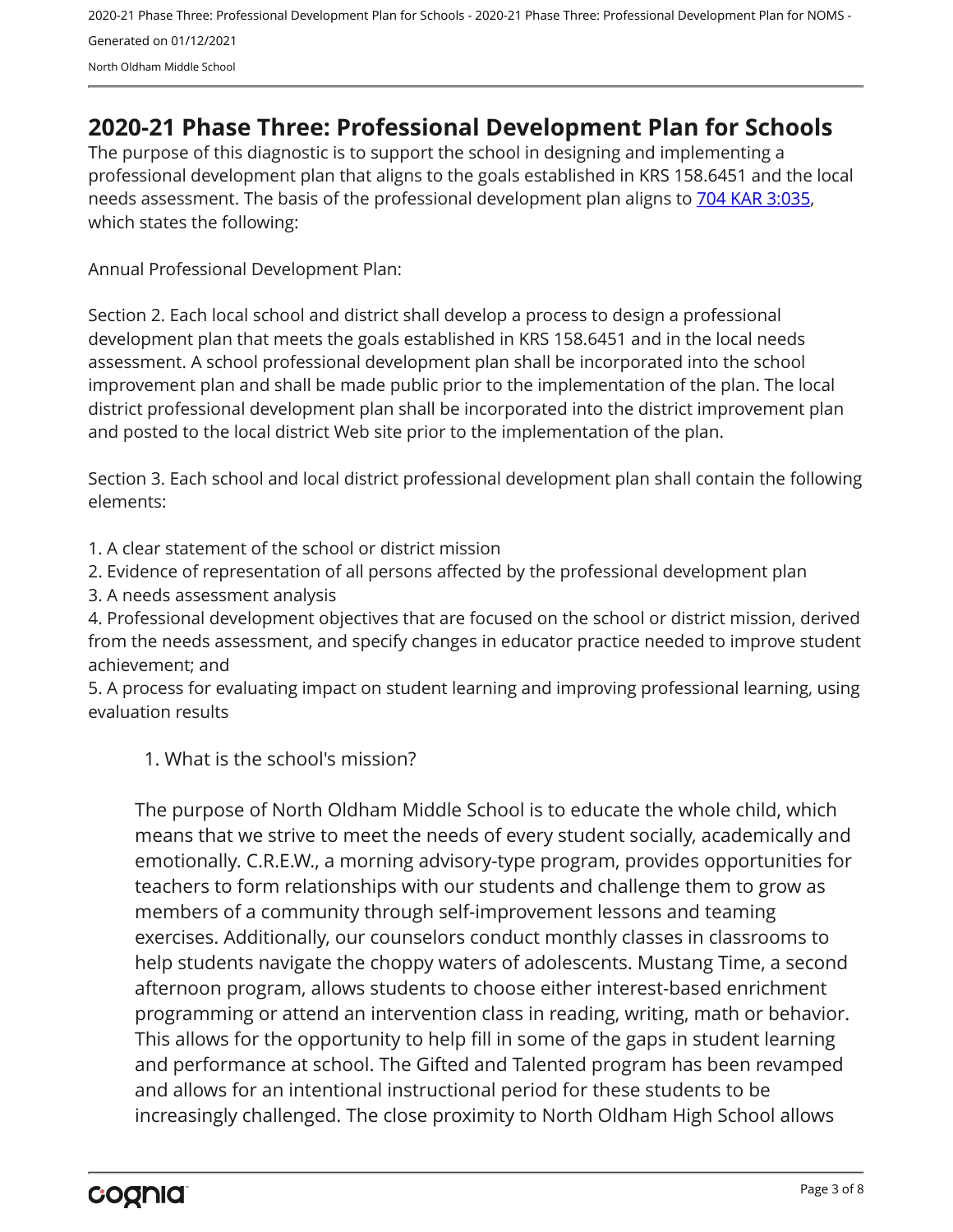North Oldham Middle School

some students to take high school classes while in 8th grade. Professional Learning Community practices are in a constant process of refinement by creating increased teacher efficacy and an intentional emphasis on examining student data. Our Instructional Coach provides professional learning opportunities for our teachers through classroom observation facilitation, job-embedded classroom coaching, and embedded training sessions which allows staff members to improve their practices as aligned to the vision of the school and district. The district teaching and learning academy, "OCLI" allows more teachers to become proficient in the areas of thinking strategies, gradual release of responsibility, academic discourse and use of technology to support curriculum. The use of technology has increased dramatically at NOMS with our 1:1 Chromebook program and teachers' use of online platforms including the Google Suite. Summer leadership retreat for our teacher leaders and summer professional learning sessions for all faculty also provides opportunities for all teachers to understand the mission and vision of NOMS as we strive to improve student learning. Finally, our NOMS PTSA and NOMS Booster Club provide multiple avenues of support from our parents and community members that assist in educating the whole child. As you walk through the hallways of NOMS you will see our school's Core Values: Positive, Respectful, Innovative, Driven and Engaged – P.R.I.D.E. These words exemplify the values we hold true at North as we strive to embody an "all means all" philosophy, valuing the social, academic and emotional development of every child entrusted to our care.

2. The needs assessment provides the framework for **all** schools to clearly identify their most critical areas for improvement that will be addressed in the planning process through the development of goals, objectives, strategies and activities.

Based on the most critical areas for improvement identified in the completed needs assessment per [703 KAR 5:225](https://apps.legislature.ky.gov/law/kar/703/005/225.pdf) (3), what are the school's **top two priorities** for professional development that support continuous improvement?

1. Closing the achievement gap in reading for special education 2. Increasing the percentage of Novice and Apprentice students who are experiencing "high" growth in Reading and Math as measured by the NWEA Map Assessment

3. How do the identified **top two priorities** of professional development relate to school goals?

NOMS goal for the 20-21 school year focuses on closing the achievement gap in reading and growing all of our students.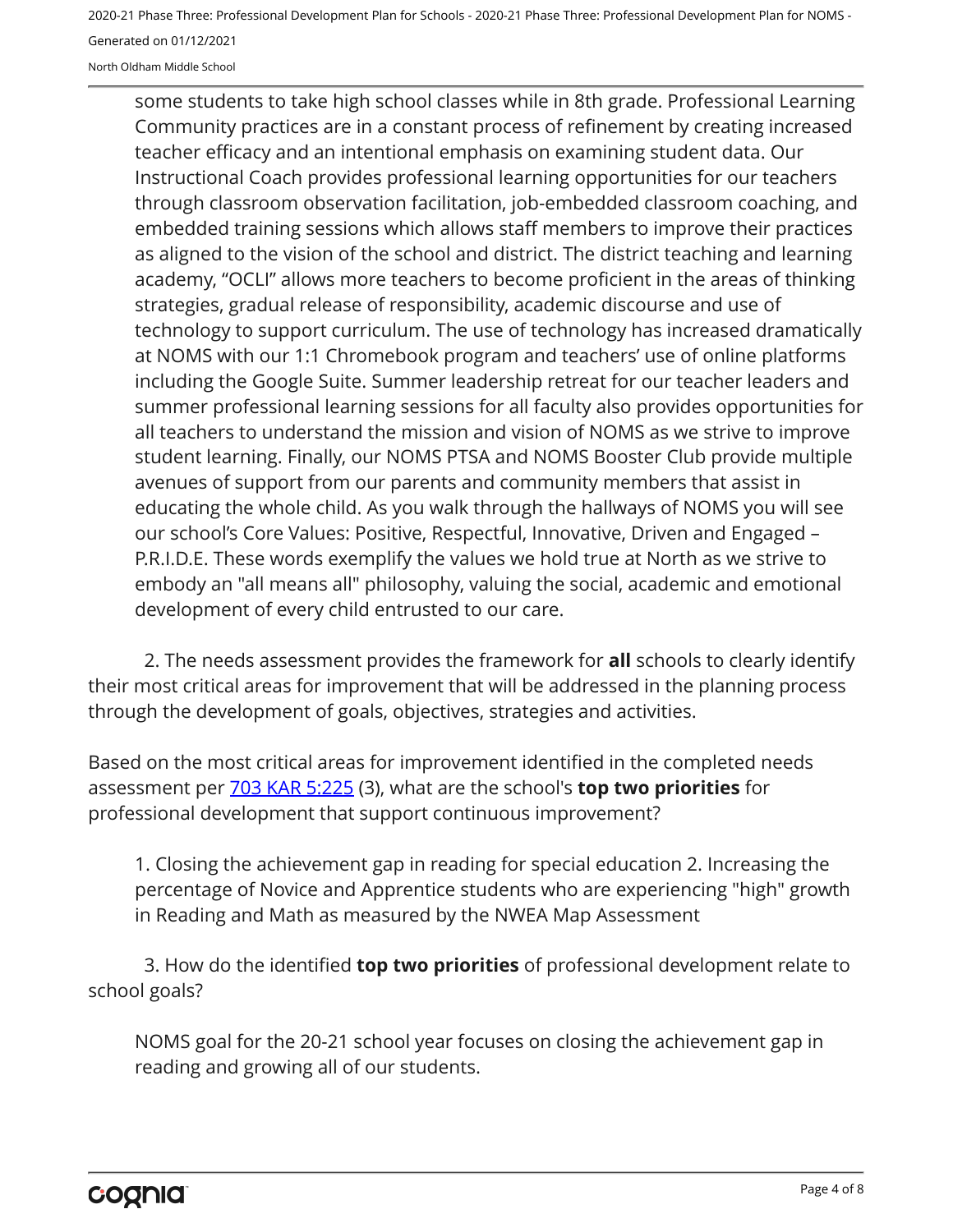North Oldham Middle School

4a. For the first priority need, what are the specific objectives for the professional development aligned to the school goal(s)? Consider the long and short term changes that need to occur in order to meet the goal.

This year we have changed our indicator of success from years past to look at 1.5 years of growth in the area of reading based on lexile measures. We are using Achieve 3000, part of our Tier II plan to progress monitor students.

4b. What are the intended results? (student outcomes; educator beliefs, practices, etc.)

Students- 1.5 years growth in reading. Teachers- will be begin using our virtual data wall which includes KPREP, MAP, and CogAT to make instructional decisions based on the learning profile of the student.

4c. What will be the indicators of success? Consider the completed actions or markers that need to occur that would indicate the goals and objectives have been achieved.

Indicators of success will be growth in the area of reading, we will be monitoring student growth for identified GAP students by measuring increase in lexile levels. Additionally, indicators of success can be found in professional development surveys, PLC reflections, and feedback centered around use of learning profiles using CogAT for identified students.

4d. Who is the targeted audience for the professional development?

All teachers, down to co-teaching pairs and teachers implementing Achieve 3000

4e. Who is impacted by this component of professional development? (students, teachers, principals, district leaders, etc.)

Teachers and students

4f. What resources are needed to support the professional development? (staff, funding, technology, materials, time, etc.)

Staff attendance at professional development, funding from Title II for Achieve 3000

4g. What ongoing supports will be provided for professional development implementation? (coaching, professional learning communities, follow up, etc.)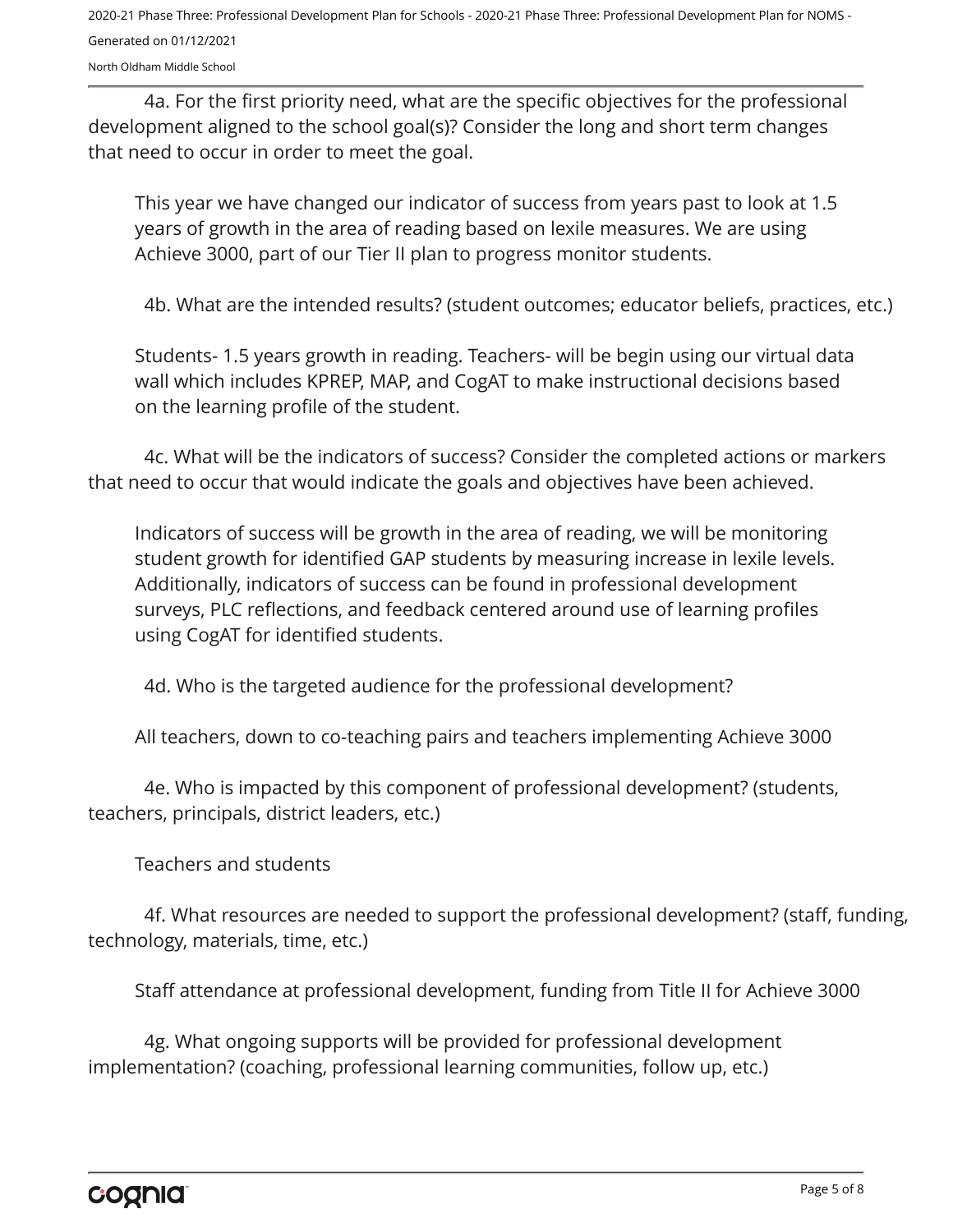North Oldham Middle School

Coaching and feedback using common look for tool for Co-teaching classes, PLC coaching from instructional team,

4h. How will the professional development be monitored for evidence of implementation? Consider data (student work samples, grade-level assessments, classroom observations, etc.) that will be gathered, persons responsible and frequency of data analysis.

Walkthrough data and class observations- monthly PLC meetings- weekly, which will include student samples, review of data, use of data room, and Universal Backwards Design. MTSS Meetings- Monthly data review of Achieve 3000 and review of student data

5a. For the second priority need, what are the specific objectives for the professional development aligned to the school goal(s)? Consider the long and short term changes that need to occur in order to meet the goal.

To improve our PLCs by focusing on using data to make informed instructional decisions. Use of Common Formative Assessments that are rigorous and aligned to standards Increase knowledge of data triangulation, use of reports from MAP and CogAT

5b. What are the intended results? (student outcomes; educator beliefs, practices, etc.)

Understanding of relationship between expertise of teacher, role of student and rigor of task- The Instructional Core

5c. What will be the indicators of success? Consider the completed actions or markers that need to occur that would indicate the goals and objectives have been achieved.

An increase of growth as indicated on NWEA Map Assessments An increase of rigorous tasks assigned in classrooms

5d. Who is the targeted audience for the professional development?

**Teachers** 

5e. Who is impacted by this component of professional development? (students, teachers, principals, district leaders, etc.)

Teachers and students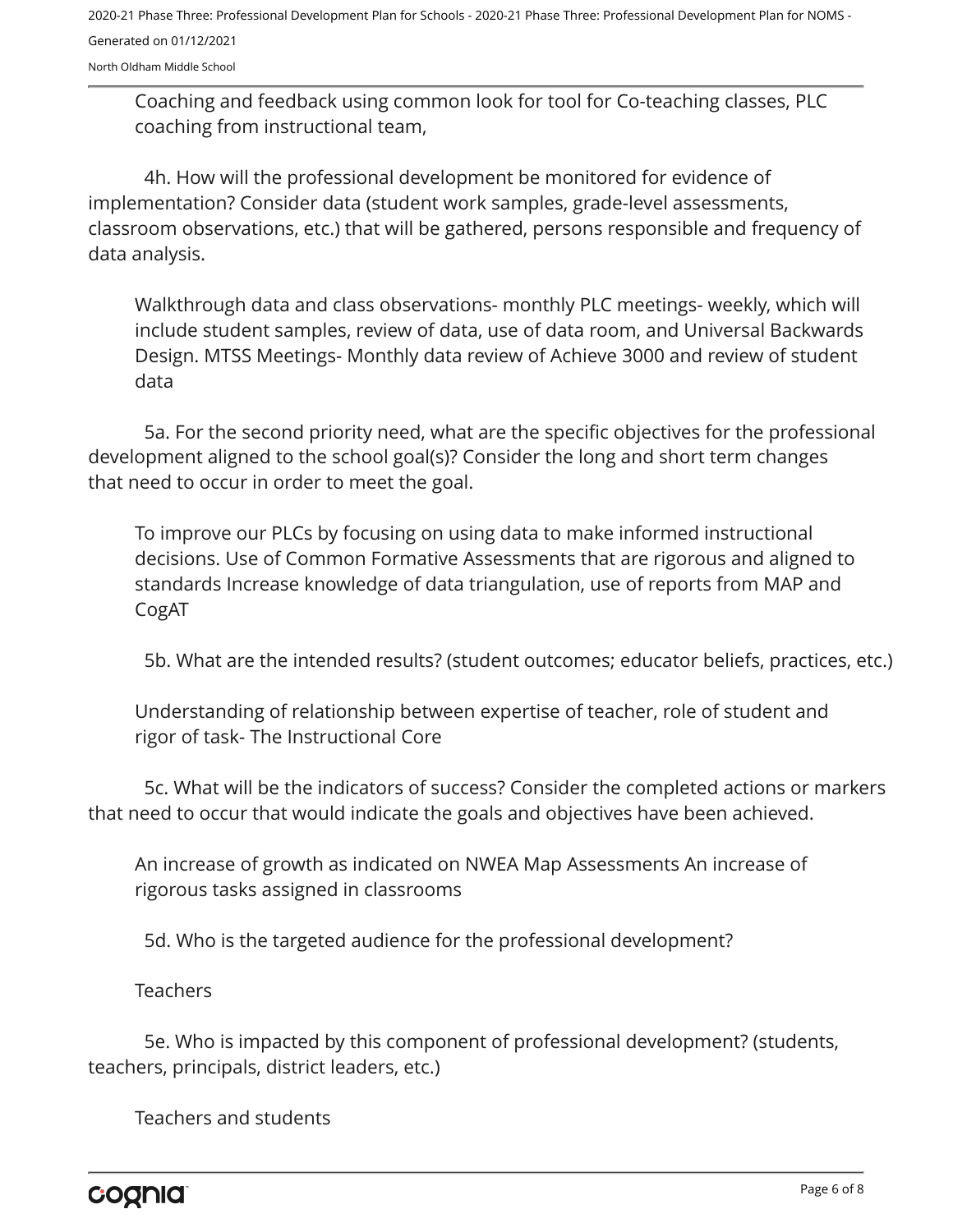5f. What resources are needed to support the professional development? (staff, funding, technology, materials, time, etc.)

Staff, technology for virtual data wall, time for PD

5g. What ongoing supports will be provided for professional development implementation? (coaching, professional learning communities, follow up, etc.)

Coaching cycles and use of Model PLC groups, we will provide time for strong PLCs to join other grade level PLC as a coach along with administrators.

5h. How will the professional development be monitored for evidence of implementation? Consider data (student work samples, grade-level assessments, classroom observations, etc.) that will be gathered, persons responsible and frequency of data analysis.

Walkthrough data- Monthly that targets Depth of Knowledge and level of rigor for classroom tasks assigned to students PLC meetings- weekly, which will include student samples, review of data, use of data room, and Universal Backwards Design. Instructional Team Data Meetings- 3x a year to occur after NWEA Map is administered to students.

6. Optional Extension: If your school has identified additional professional development priorities that you would like to include, you may upload an attachment with the answers to question 3 and a-h as seen in questions 4 and 5. If you do not wish to include an optional extension, please list N/A in the space provided below.

n/a